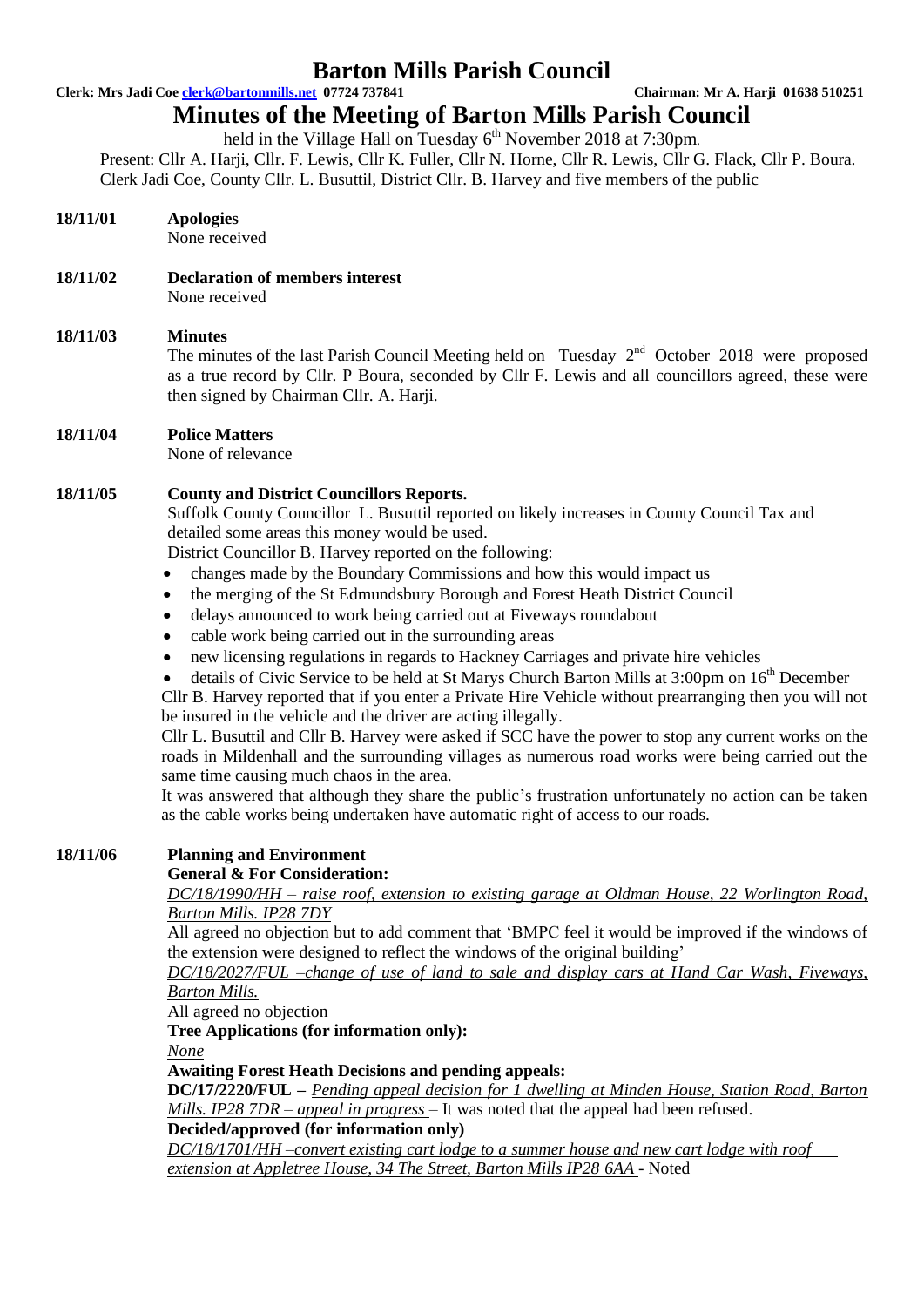#### **Clerk: Mrs Jadi Coe clerk@bartonmills.net 07724 737841 Chairman: Mr A. Harji 01638 510251**

# **18/11/07 Clerks Report and matters Arising from the minutes of the last meeting (for info only)**

The clerk reported the following:

Letter was sent to previous chairman thanking her for her time as a councillor and chairman A letter was sent to a parishioner in response to a letter received last month asking to meet the PC in regards to common objectives within a planning application, stating we would not be meeting. An overgrown hedge encroaching the footpath on Bell Lane has been reported to Highways after a parishioner had informed the clerk of this issue.

An email had been received from a parishioner stating that the light in the village hall car park is blinding at night and disturbing their sleep. Cllr P Boura kindly checked the said light in the dark and informed the clerk that is was in fact angled downwards and away from the road and suggested a reply to the parishioner stating this and that no further action would be taken at this point in time of which the clerk did.

The clerk had previously contacted highways about trees at the top of Church Meadow which are hanging low and are obstructing, Highways have responded stating they will take no action on this matter as they are not deemed a danger.

Frances then asked if the PC could ask Sarah Limmer to trim the said branches. Frances to liaise with Sarah. (FL)

#### **18/11/08 Correspondence**

 Invitation for the clerk or substitute from the council to attend an information session given by the Development Management team.

The clerk stated she was unable to attend either session

It was agreed the clerk would forward this to the councillors if anyone wished to attend. (JC)

 Letter and Final Recommendations from The Local Government Boundary Commission for England. (Discussed by Cllr. B Harvey)

#### **18/11/09 Parish Matters**

18/11/09.01 October half term football coaching update

Two sessions were held in the October Half Term and were attended by 9 children each day. It was agreed if further funding was available then the Parish council could continue to offer free sports coaching. Cllr B. Harvey state he may be able to help secure funding if the clerk provided further information via email. (JC)

18/11/09.02 Update on discussions with SCC in regards to land for affordable housing including responses from Isobel at Hastoe Homes

It was reported five councillors met with Brian Prettyman and Simon Cartmell from SCC on 25<sup>th</sup> October as requested by SCC in relation to the land fronting onto Church Lane for use of affordable housing. SCC stated they would be willing to sell the land for this need and want to ensure the PC had thought of any long term plans if in the future further housing needs arise.

It was proposed by Cllr. R Lewis that the PC ask Hastoe Homes to proceed negotiations with SCC to purchase the land fronting onto Church Lane for the development of 12 properties (15 if this is possible) for affordable housing for local people. All agreed.

It was also agreed to minimise any impact on neighbouring properties where possible and to seek improvements to Church Lane. (JC)

It was stated by Cllr. B Harvey that the time scale for such a project could be up to three years. It was reported that at the meeting SCC stated that the allotment lease could be renewed for a further term of 10 years on the same terms and rental cost as the current lease. The renewal would only take 3 to 4 months. SCC stated that they would send a letter of intent to this effect. However SCC also stated that they would be willing to negotiate for the purchase of the land. It was agreed to obtain more information from SCC in regards to this. (JC)

18/11/09.03 Peace Garden Statue

It was agreed to not pursue this any further due to timing of the upcoming Remembrance Day. 18/11/09.04 Receive quotes and agree whether footpath hedge/bushes require cutting

Quote from INL Landscapes stating £65 for cutting of weeds on path, clearing arising and spray with herbicide along footpath between The Street and Newmarket Road and £250 to cut back branches and hedge to allow pedestrians to pass along Newmarket Road.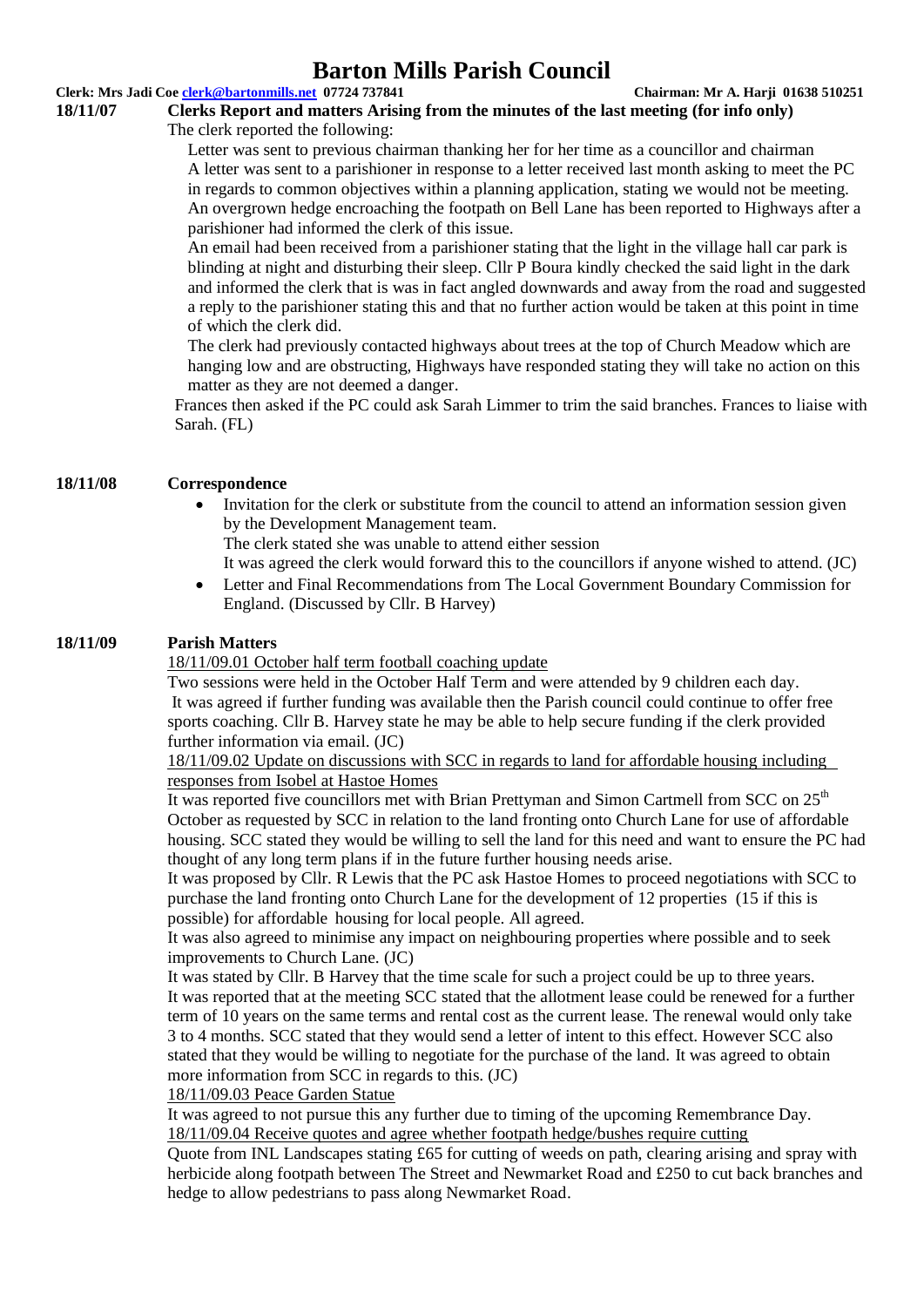#### **Clerk: Mrs Jadi Coe clerk@bartonmills.net 07724 737841 Chairman: Mr A. Harji 01638 510251**

It was agreed to accept quote for footpath work between The Street and Newmarket Road. (JC) Cllr. B. Harvey suggested the clerk contact Worlington PC clerk as they had recently had work done between Worlington and Mildenhall carried out by SCC. (JC)

18/11/09.05 Receive quotes and agree whether work on football pitch is needed

Quote from INL Landscapes stating £600 to supply and spread Autumn Sport Field Fertiliser. It was agreed to ask for quote for spring work including removal of weeds and re seeding.(JC)

#### 18/11/09.06 Adopt new Standing Order

It was proposed by Cllr. P. Boura to adopt the new Standing Orders which all the councillors received the previous week. All agreed.

18/11/09.07 Agree plan for new councillor applications

At date the clerk reported two applicants had applied for the vacancy.

. It was agreed to invite applicants to speak with the councillors and provide information about themselves and why they wished to join the PC at  $7:00 \text{pm}$  on  $4^{\text{th}}$  December. A vote would then be carried out in the normal PC meeting after.

#### 18/11/09.08 Website

The following was reported and agreed: (JC)

- Councillors responsibilities not shown on website *the clerk to include these*
- Link to register of interest *the clerk to see if this is possible*
- Details of County and District Councillors *the clerk to include these*
- Update of news after a PC meeting *the clerk to include monthly news, similar to the Barton miller clerk page*
- Update local organisation information and include any new *the clerk to request any updates via the Barton Miller and to contact the organisations*

18/11/09.09 Final arrangements for Remembrance Day Ceremony

Final arrangements were agreed

18/11/09.10 Maintenance of Assets

Cllr. P. Boura is still seeking volunteers to take responsibility for filling the dog waste bags dispense and the defibrillator.

It was agreed the clerk would seek further information in regards to a Green Business Grant which could be used to fund replace light bulbs and further lighting (JC)

New contract from  $K \& M$  Lighting had been received and this item to be brought forward to the next meeting.

18/11/09.11 SID Rota

The Rota was agreed until the beginning of December and the clerk to circulate an update. (JC) 18/11/09.12 Receive quotes for defibrillator seminar

The clerk obtained several quotes from different organisations.

Cheapest quote was £175 for maximum of 50 delegates from Community Heartbeat which could possibly take place of an evening.

Quote from British Red Cross was £250 for maximum of 15 delegates which as standard would take place at 10:00 lasting two hours.

Quote from Tutor Care was £375 for maximum of 15 delegates.

It was agreed the clerk to book Community Heartbeat preferably for a Saturday morning in February 2019. (JC)

18/11/09.13 Old Mill Lane Bollard update

The clerk reported that Highways confirmed on  $8<sup>th</sup>$  October that they would rectify the issue within 14 weeks.

#### **18/11/10 Finances & Policies**

#### 18/11/10.01 Parish Council Bank Balances and Reconciliation

The bank reconciliation was presented to the Chairman. The clerk stated £31,161 was held in the current account at 17<sup>th</sup> October 2018.

18/11/10.02 Cheques for signing and approval

The following payments were agreed and the cheques signed:

| Date   | Payee | Details                         | Net   | VAT  | Gross |                |
|--------|-------|---------------------------------|-------|------|-------|----------------|
| 22-Oct | Salc  | Payroll serv. 6 mths to Sept 18 | 45.00 | 9.00 |       | 54.00 Chg 1582 |